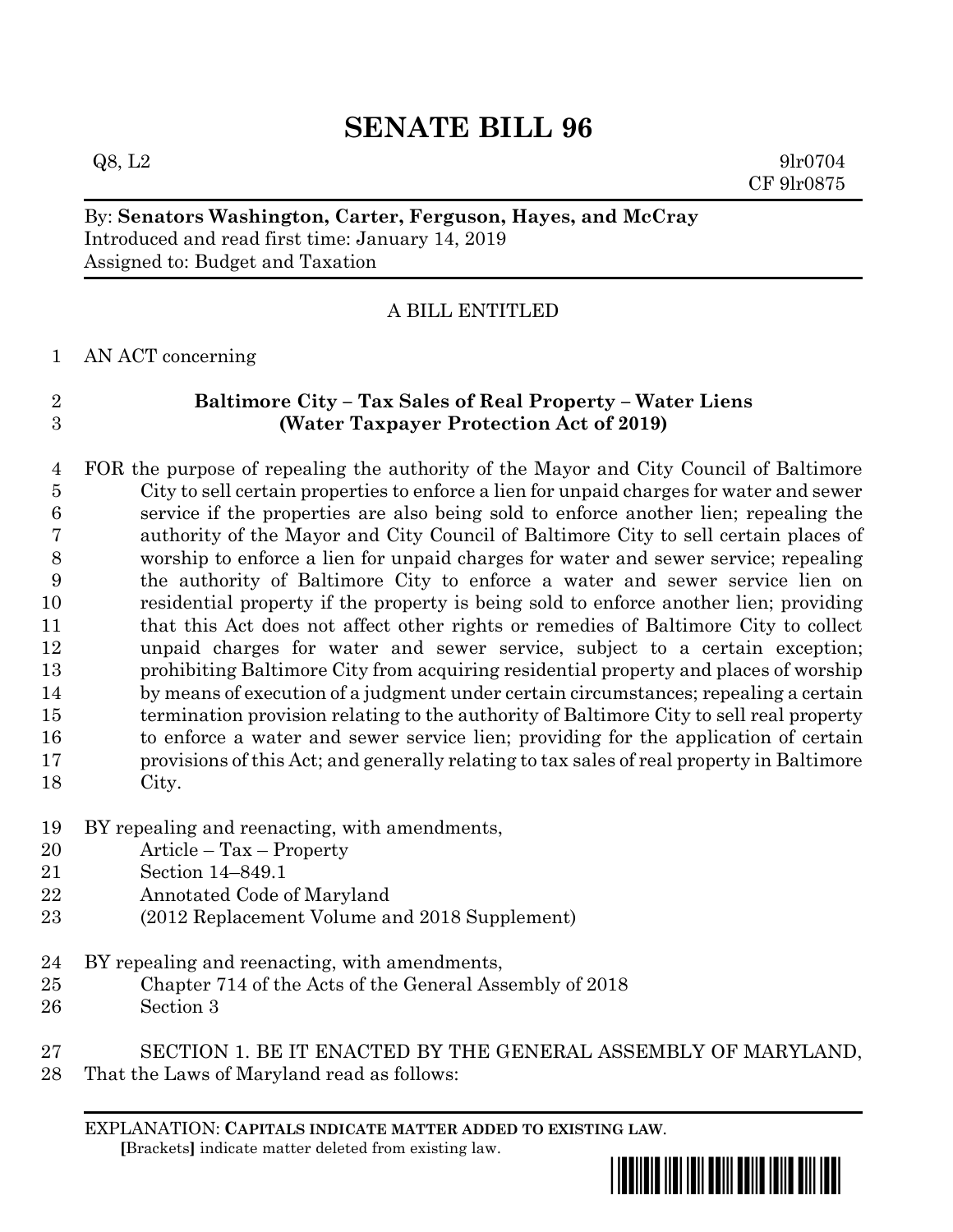| $\sqrt{2}$<br><b>SENATE BILL 96</b>                                                                                                                                                                                                                                                                                                                           |
|---------------------------------------------------------------------------------------------------------------------------------------------------------------------------------------------------------------------------------------------------------------------------------------------------------------------------------------------------------------|
| <b>Article - Tax - Property</b>                                                                                                                                                                                                                                                                                                                               |
| $14 - 849.1.$                                                                                                                                                                                                                                                                                                                                                 |
| In Baltimore City, the Mayor and City Council may not sell a property [solely]<br>(a)<br>to enforce a lien for unpaid charges for water and sewer service unless:                                                                                                                                                                                             |
| (1)<br>the lien is for at least \$350;                                                                                                                                                                                                                                                                                                                        |
| (2)<br>the property is not:                                                                                                                                                                                                                                                                                                                                   |
| (I)<br>a residential property; OR                                                                                                                                                                                                                                                                                                                             |
| (II)<br>REAL PROPERTY USED EXCLUSIVELY AS A PLACE OF<br>WORSHIP; and                                                                                                                                                                                                                                                                                          |
| (3)<br>the unpaid charges for water and sewer service are at least 3 quarters<br>in arrears.                                                                                                                                                                                                                                                                  |
| Notwithstanding subsection (a) of this section, the Mayor and City<br>(b)<br>$\left[ (1) \right]$<br>Council may enforce a lien on a property other than residential property OR REAL<br>PROPERTY USED EXCLUSIVELY AS A PLACE OF WORSHIP for unpaid water and sewer<br>service that is less than \$350 if the property is being sold to enforce another lien. |
| $\sqrt{(2)}$<br>Notwithstanding subsection (a) of this section, the Mayor and City<br>Council may enforce a lien on residential property for unpaid water and sewer service if the<br>property is being sold to enforce another lien.                                                                                                                         |
| EXCEPT AS PROVIDED IN PARAGRAPH (2) OF THIS SUBSECTION,<br>(C)<br>(1)<br>THIS SECTION DOES NOT AFFECT ANY OTHER RIGHT OR REMEDY OF BALTIMORE<br>CITY FOR THE COLLECTION OF A WATER AND SEWER SERVICE CHARGE.                                                                                                                                                  |
| <b>BALTIMORE CITY MAY NOT ACQUIRE RESIDENTIAL PROPERTY OR</b><br>(2)<br>REAL PROPERTY USED EXCLUSIVELY AS A PLACE OF WORSHIP BY MEANS OF<br>EXECUTION OF A JUDGMENT FOR FAILURE BY THE OWNER, ON WHOM THE WATER<br>AND SEWER SERVICE CHARGE WAS ORIGINALLY MADE, TO PAY THE WATER AND<br>SEWER SERVICE CHARGE.                                                |
| SECTION 2. AND BE IT FURTHER ENACTED, That the Laws of Maryland read<br>as follows:                                                                                                                                                                                                                                                                           |
| Chapter 714 of the Acts of 2018                                                                                                                                                                                                                                                                                                                               |
| SECTION 3. AND BE IT FURTHER ENACTED, That this Act shall take effect                                                                                                                                                                                                                                                                                         |
|                                                                                                                                                                                                                                                                                                                                                               |